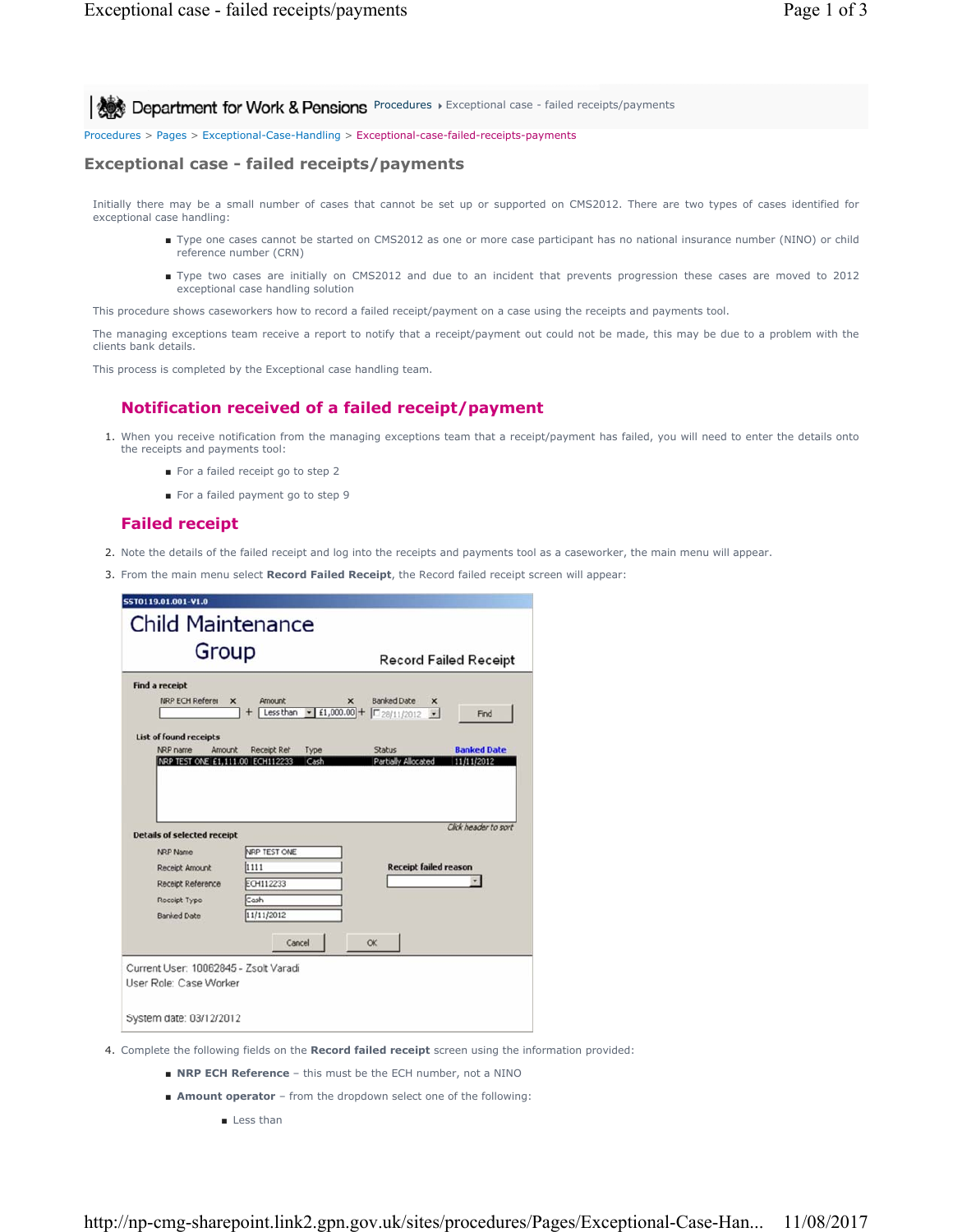- Less than or equal to
- Greater than
- Greater than or equal to
- Not equal to
- Equal to
- **Amount** enter the value range of the receipt (exact amount if provided)
- **Banked date** the date must be dd/mm/yyyy
- 5. Once you have entered these details, select the **Find** button, a list of matching receipts will appear in the **List of found receipts** field.

 $U$  only one receipt should appear, however if there is more than one, select each one until you match the receipt reference with the failed receipt.

6.

Once selected, the receipt details will populate in the **Details of selected receipt** field.

7.

From the **Receipt failed reason** dropdown, select one of the following reasons for the failure before selecting the **Submit** button:

- RDPR Refer to Drawer, Please Represent
- RD Refer to Drawer
- EFFECT UNCLD Effects uncleared
- NO A/C No Active Account
- INCORRECT SIG Signature differs/missing
- TECH IRREG Cheque incomplete, inconsistent, or defaced
- STOLEN Cheque Book Stolen
- COUNTERMANDED Payment countermanded by order of drawer
- POSTDATED
- OTHER
- CANCELLED (Transaction totally cancelled)

8.

Once this is complete go to step 13.

# **Failed payment**

- 9. Note the details of the failed payment and log into the receipts and payments tool as a caseworker.
- 10. From the main menu select **Record Failed Payment**, the Record failed payment screen will appear:

| <b>Payment details</b>       |                     |
|------------------------------|---------------------|
| Payment Reference:           | ECH291112000025     |
| Payee Name:                  | TEST ONES WIFE      |
| Amount:                      | £4.11               |
| Create Date:                 | 29/11/2012 12:29:23 |
| <b>Payment failed reason</b> |                     |
|                              |                     |

- 11. Enter the payment reference into the Payment reference field (ECH followed by 12 digit number) and select Find, the receipt will appear in the **Payment details** field.
- 12. From the **Payment failed reason** dropdown, select one of the following reasons for the failure before selecting the **Submit** button.